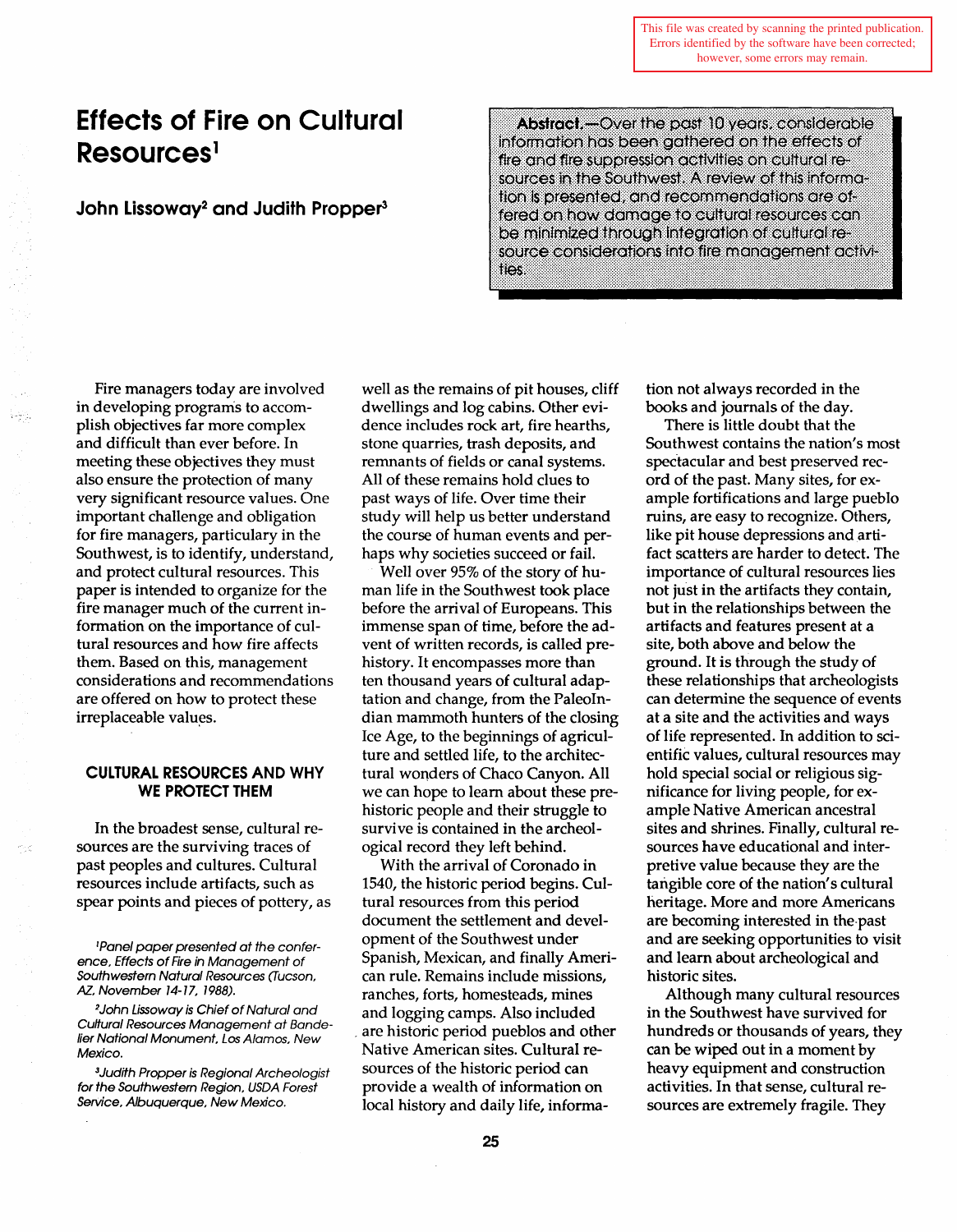are also non-renewable. Once a site is destroyed, the information it contained is lost forever. Each time this happens, our chances of eventually understanding a particular culture or time period are diminished.

Because of concern over the loss of cultural resources due to development activities and looting, Congress has passed a number of laws to protect sites on public lands. The Antiquities Act of 1906 and the much stronger Archaeological Resources Protection Act of 1979 prohibit the unauthorized excavation or removal of archeological resources from Federal lands. The National Historic Preservation Act, passed in 1966, directs Federal agencies to inventory, evaluate, and protect cultural resources under their jurisdiction. It also directs agencies to take into account the effects of their activities on cultural resources in order to ensure that important sites are not inadvertently destroyed. Today, consideration of cultural resources, including field surveys when information is inadequate, has become a routine part of the project planning process in agencies like the Forest Service, Park Service, and the Bureau of Land Management. Steps have also been taken to begin integrating cultural resource considerations into fire management activities.

## EFFECTS OF FIRE AND FIRE MANAGEMENT ACTIVITIES ON CULTURAL RESOURCES

Only within the past 10 years or so has serious consideration been given to assessing the effects of fire on cultural resources in the Southwest. Most of our current information is derived from observations and studies carried out in the aftermath of wildfires. Although plans have been developed to test the effects of fire on various types of cultural remains (Kelly and Mayberry 1979; Jones and Euler 1986), little has been published on the results of such experiments.

The fires in the Southwest for which cultural resource information is available include the following:

- 1. Little Moccasin Canyon Fire, Mesa Verde National Park, 1972. This fire burned 1,080 acres within the Park. Pinyon, juniper, and oak brush were the primary fuels. Following the fire, a cursory inspection of several sites revealed considerable damage to masonry pueblos and surface ceramics (Switzer 1974).
- 2. Dutton Point Fire, Grand Canyon National Park, 1976. This fire burned 321 acres. The vegetation type was primarily ponderosa pine and Gambel oak with a sage understory. An intensive survey following the fire documented effects on eight small masonry sites (Jones and Euler 1986).
- 3. La Mesa Fire, Bandelier National Monument, 1977. This fire burned over 15,000 acres within Bandelier National Monument, the Santa Fe National Forest, and Department of Energy lands. The area is characterized by long finger-like mesas and steep canyons, with ponderosa pine and pinyon-juniper as the dominant vegetation types. This was the first fire in which archeologists were called in to help crews avoid cultural resources during fire line construction. Following the fire a survey was conducted of all hand lines, dozer lines, heliports, and other areas of disturbance (Traylor et al. 1979). One hundred sites, mostly small, masonry pueblos, were recorded; of these, 58 were burned to some degree. Test excavations were also con-

ducted at four sites to assess the effects of the fire on subsurface materials. This is the most comprehensive study available on the effects of fire on cultural resources.

- 4. Radio Fire, Coconino National Forest, 1977. A total of 4,600 acres were burned on the slopes and summit of Mt. Elden. A variety of vegetation types were involved including ponderosa pine, ponderosa pine-chaparral, and pinyon-juniper. Following the fire, archeologists surveyed the entire bum area. Sixty-five sites were recorded, primarily small masonry pueblos (Pilles 1984). In addition, four sites were tested:
- 5. Jacket Fire, Coconino National Forest, 1977. Approximately 290 acres of pinyonjuniper woodland were burned. A portion of the burned area was surveyed, and eight small masonry pueblos and four artifact scatters were recorded (Pilles 1984).
- 6. Wallace Fire, Coconino National Forest, 1979. A total of 645 acres of dense ponderosa thickets were burned. Subsequent survey identified 10 small masonry pueblos, 2 pit houses sites, and two artifact scatters (Pilles 1984).

Two major types of damage to cultural resources have been identified in these studies: damage caused by the direct and indirect effects of fire itself; and damage caused by fire suppression and related activities.

## Effects of Fire on Cultural **Resources**

Anywhere from 67% to 90% of the cultural resources within the above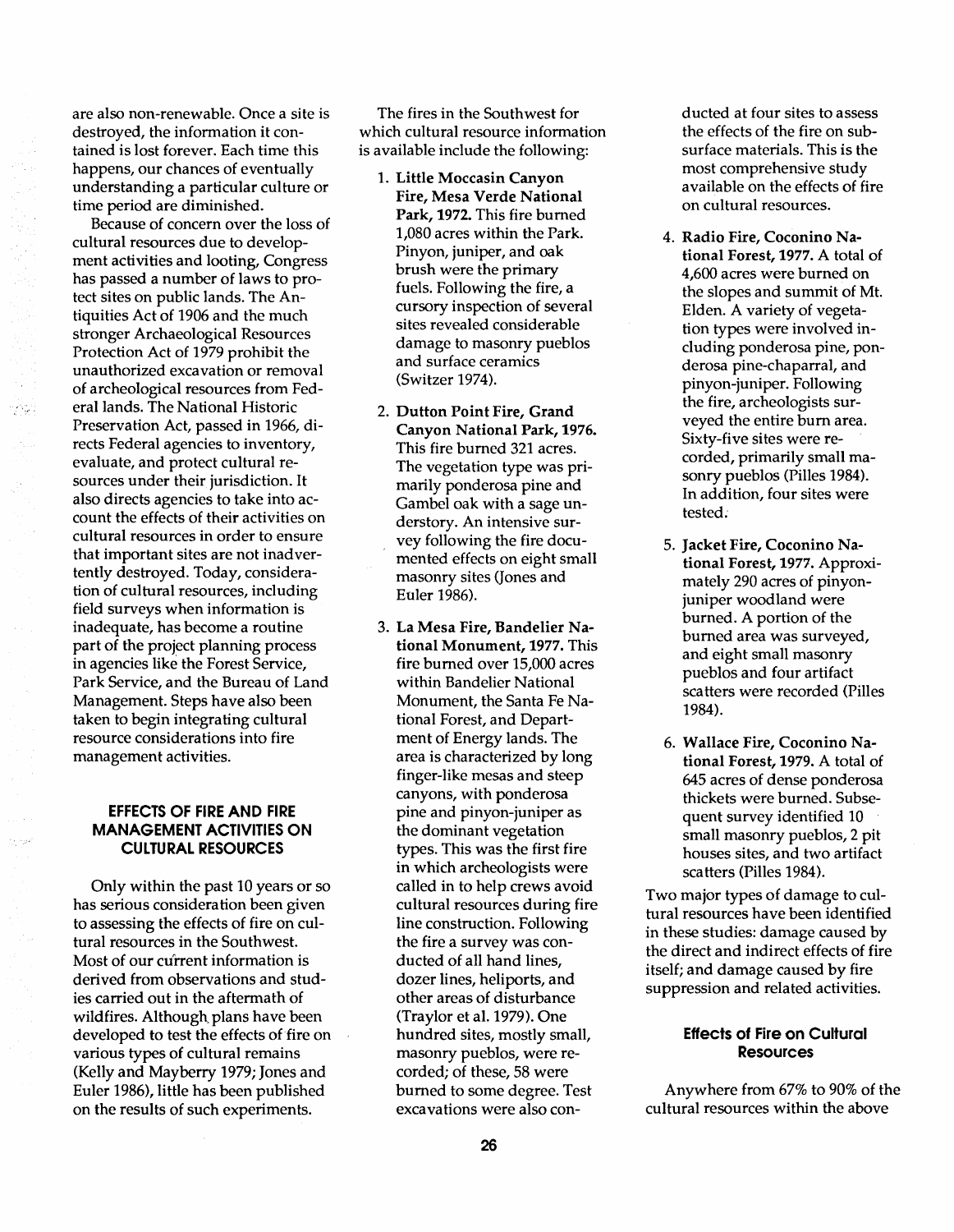fires were burned to some extent. Three major factors are thought to be involved in determining the nature and extent of fire damage to cultural resources (Traylor et al. 1979:130): 1) fire intensity; 2) duration of heat; and 3) heat penetration into the soil. While many variables, including wind, humidity, and topography, influence a fire's intensity, fuel load is thought to be the most important determinant. Due to years of fire



Figure 1-Wooden structures, like this administrative site no longer in use, are highly susceptible to destruction by wildfire.



Figure 2-Prehistoric ruins, including masonry architecture, can be damaged by fire as well as by fire suppression activities.



Figure 3-Artifacts on the surface, like this ceramic sherd scatter, can be damaged by fire if temperatures are hot enough.

suppression, fuel loads in many areas of the Southwest are probably much heavier than ever before. Likewise, the potential threat to cultural resources may be far greater than in the past.

In the La Mesa Fire, the severity of burning at a site seemed to correspond closely to the density of the fuel load adjacent to and on the site (Traylor et al. 1979:131,134). Although temperatures were not recorded, it was estimated that temperatures of 100-300 degrees Celsius probably characterized lightlyburned grassy areas. Temperatures in the 300-500° range were estimated for fires in the pinyon-juniper vegetation type, and temperatures of 800°C or more may have been reached in ponderosa pine stands.

## Direct Effects

The following summarizes what we now know about how fires directly affect various types of cultural materials. Because temperature and pre-fire data are not available for the fires discussed above, comparisons and generalizations must remain fairly limited.

Wood.-Obviously, wooden structures such as frame building and log cabins (fig. 1) can be destroyed by fire. Exposed wooden beams in pueblo ruins are also susceptible to damage or destruction. In both the La Mesa and Radio Fires, remains of historic buildings were destroyed.

Building stones and grinding stones.—Stone masonry (fig. 2) can be damaged by fire. Discoloration, severe cracking, spalling, and disintegration of sandstone building stones occurred in the Little Moccasin Canyon Fire at Mesa Verde. The same was true of tuff masonry in the La Mesa Fire at Bandelier. Effects undoubtably vary with the condition and type of material. On the Jacket Fire, sandstone grinding stones were frequently cracked, whereas those

made of basalt were only fire blackened (Pilles:1984:11). Subsurface masonry in the La Mesa Fire was generally unaffected.

Lithic artifacts and raw materials.--While breaking and spalling of chert and obsidian artifacts can occur, effects have generally been limited to discoloration and development of a dull, dark patina. In areas of intense heat on the Radio Fire, some obsidian artifacts were partially melted. In areas where obsidian sources are present, thermal fracturing can obscure evidence of prehistoric quarrying activity (Pilles 1984:11).

Ceramics.-Ceramic remains (fig. 3) can be either carbonized or oxidized by fire resulting in smoke discoloration and changes in paste characteristics. In the La Mesa Fire, surface designs were burned off or obliterated in some cases, making identification impossible. In the Little Moccasin Canyon Fire, spalling and separation along coil lines were observed. Presence of a shiny black residue, possibly pine pitch, has been noted in several fires.

Bone, plant remains.-Organic materials, like bone, seeds, fibers, etc., can be charred or destroyed, even at fairly low temperatures.

Pollen.—Surface pollen can be destroyed at temperatures above 300° C (Traylor et al. 1979:155).

Samples for dating.-Analysis from test excavations following the La Mesa Fire indicated that fire can affect thermoluminescence and obsidian hydration dates obtained from surface artifacts. Results of carbon-14 tests were inconclusive. If 'wooden beams are destroyed, opportunities for obtaining tree ring dates will be lost.

Rock art.—Although no rock art sites were present in the fires studied thus far, petroglyphs and pictographs would be especially vulnerable to damage by scorching or spalling.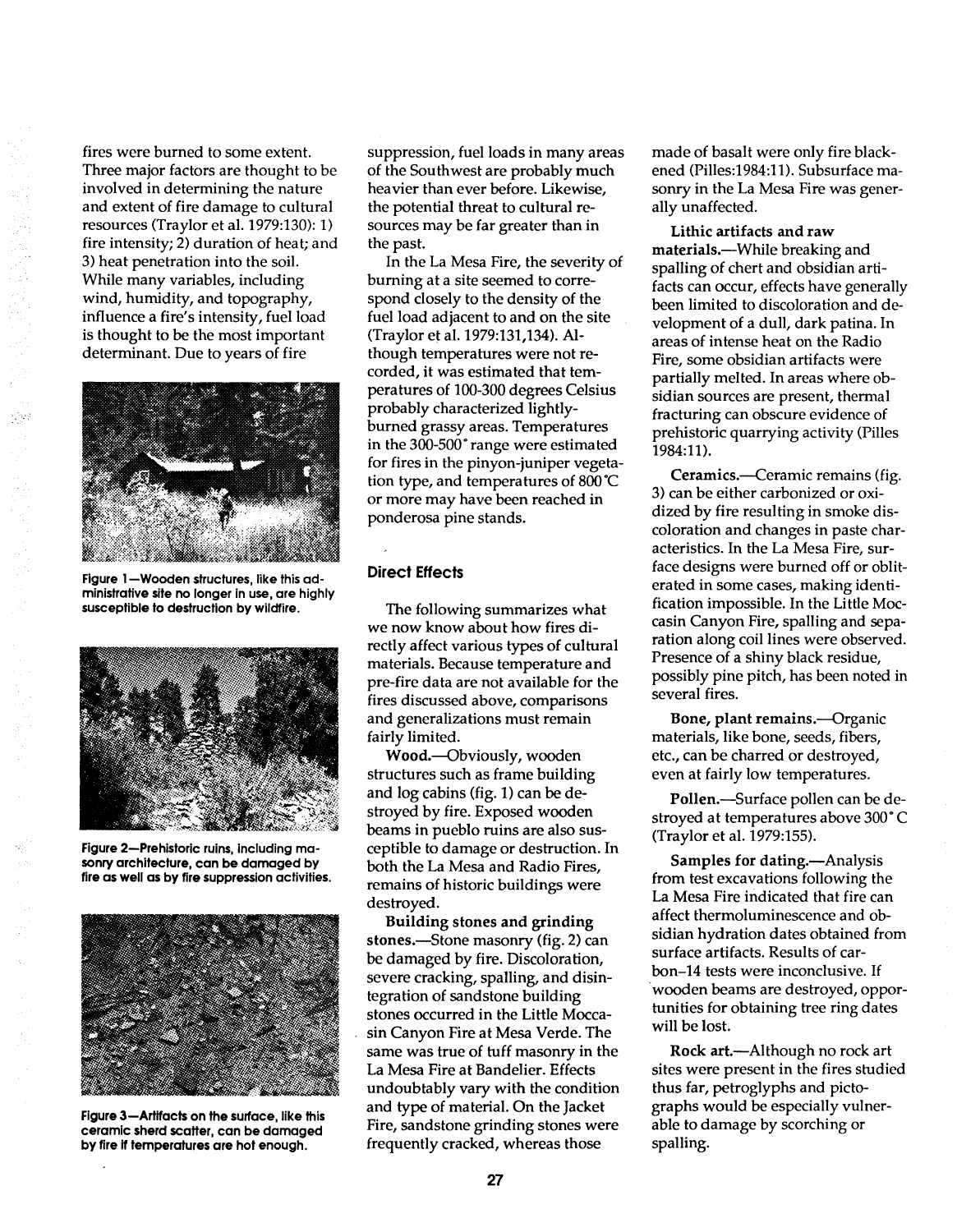## Indirect Effects

Cultural resources also can be damaged by the indirect effects of fire. Factors that have been identified include:

Erosion.-Erosion often occurs in the aftermath of fires due to destruction of vegetation cover and loss of organic material in the soil. On the Radio Fire, run-off following the fire cut gullies up to 10 feet deep in some places (Pilles 1984:11).

Falling trees.-Trees killed by fire eventually are uprooted. This may result in structural damage and artifact displacement.

In summary, available information indicates that wood and other organic materials are most susceptible to destruction by fire, although other remains on the surface may be severly damaged. The general opinion is that relatively cool fires, below 300 degrees Celsius, probably will not cause permanent damage to most inorganic materials. Also, excavation data currently indicate that buried cultural materials in deposits 5 centimeters or more below the surface will not be harmed by most fires (Traylor et al. 1979:148, Pilles 1984:12). One exception would be burning roots, where temperatures as high as 1500 degrees Celsius may occur (Traylor et al. 1979:132)

#### Effects of Fire Management Activities on Cultural Resources

In most of the fires discussed above, the most severe impacts to cultural resources occurred, not as a result of the fire itself, but as a result of fire suppression and rehabilitation activities. Three major types of damage have been identified (Traylor et al. 1979:111): 1) destruction of architecture and associated information; 2) displacement of artifacts; and 3) destruction of artifacts. Much of the following information is derived from observations on the La Mesa Fire and other fires in the Southwest.

## Direct Effects

Fire line and helispot construction.-Fire suppression activities that involve use of heavy equipment pose the greatest threat to cultural resources. Dozer blades and tracks can cause severe damage in and around sites by cutting deep into soils, destroying architecture, and displacing surface materials. On the La Mesa Fire, only two sites were impacted by initial dozer line construction which was monitored by archeologists; however, when these lines were later widened, 15 sites previously avoided were severly damaged. Ten sites were damaged by dozer line construction on the Radio Fire. Hand line and helispot construction, especially at night, can result in exposure of subsurface deposits and may potentially affect structural sites by loading them with discarded vegetation.

Fire retardants.—Some damage to exposed walls resulting from retardant drops by air tankers and helicopters has been observed. Corrosive effects on cultural materials have yet to be analyzed.

Mop-up activities.-During mopup, damage may result from any of the following activities: engines and other vehicles moving around inside the burn; moving hose; digging roots and stumps in or around a site: and snag felling operations.

Rehabilitation activities.-- Activities associated with fire rehabilitation such as water bar construction and installation, berm leveling, equipment used for reseeding, planting, salvage logging and fuelwood collection could have damaging consequences to sites and materials.

## Indirect Effects

Surface collecting by fire personnel has occurred on a number of fires; however, once informed of the importance of leaving artifacts in place, crews have been very cooperative. Wildfires can present management with follow-up resource protection problems due to the effects of exposing previously unknown or inaccessible cultural sites and materials to theft or vandalism.

#### Prescribed Fires

In the case of prescribed fire activities, many similar effects can occur. Managers must be aware that burn plot preparation work such as line construction, porta-tank and hoselay setup, snag felling, pre-treatment of fuels with chemicals, mechanical fuel reduction, vehicle and/ or packstock movement in and around the area, and mop-up and patrol operations can affect cultural sites or materials.

## MANAGEMENT IMPLICATIONS AND RECOMMENDATIONS

Training on the nature and protection of cultural resources has been included in interagency fire management training programs for a number of years, and general awareness of the need to consider cultural resource values has increased significantly. Integration of cultural resource considerations into fire management policies and plans probably varies by agency. National Park Service fire policies (NPS-18) address the need to reintroduce fire back into many largely fire-dependent ecosystems, consistent with the protection of the religious rights of Native Americans where applicable, and cultural sites with associated materials. Especially in Southwestern parks, fire management plans must contain guidelines and constraints on fire suppression and fire use, along with procedures to conduct post-fire salvage of artifacts as part of rehabilitation.

In the Southwestern Region of the Forest Service, cultural resource considerations are addressed in some,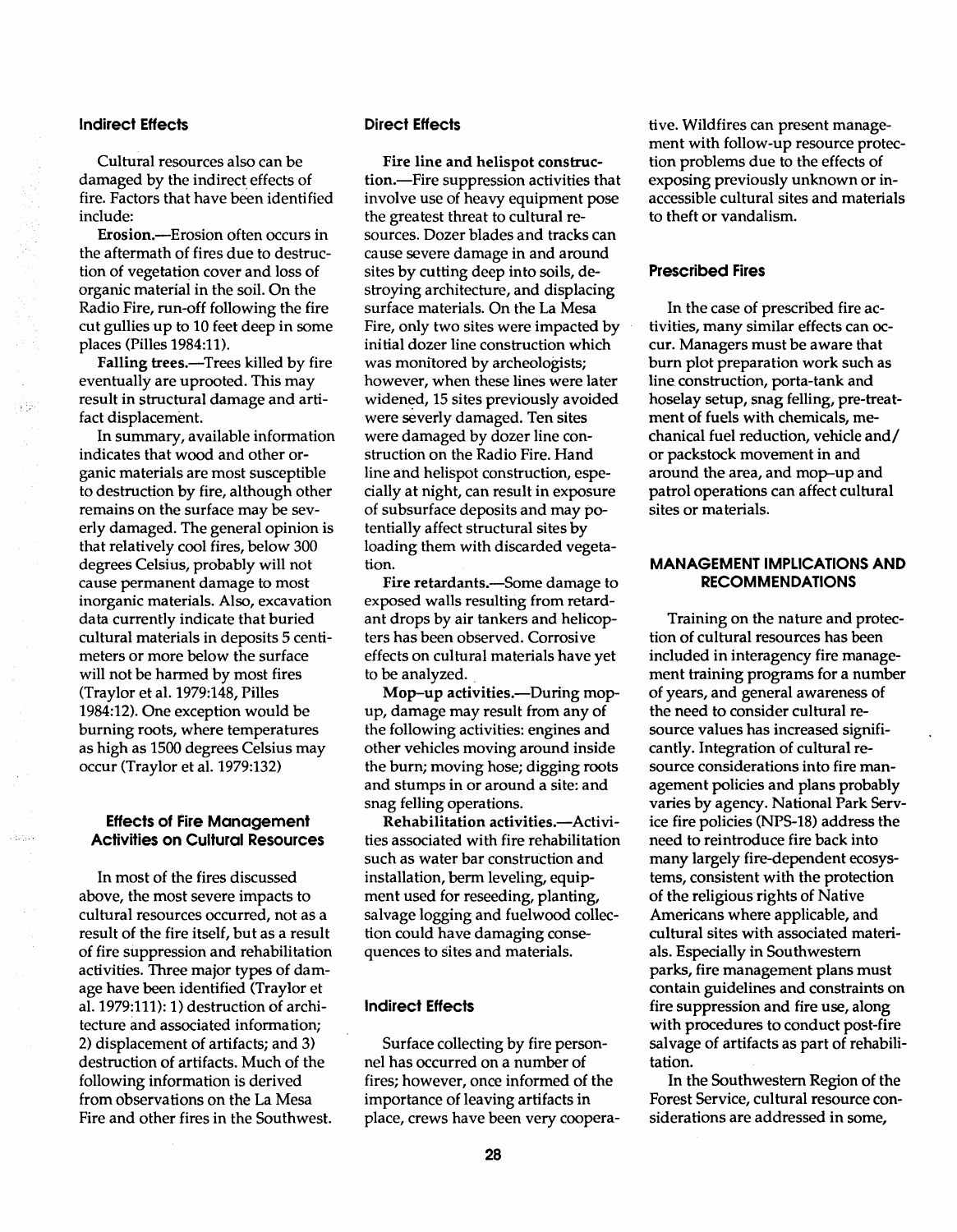but not all, National Forest fire management action plans. Archeologists or other personnel with cultural resources training are usually involved in monitoring use of heavy equipment on fires. Cultural resources are given routine consideration in prescribed fire planning and in rehabilitation activities.

The following recommendations are intended to provide the manager with a checklist of considerations in developing and/or improving their overall program.

#### **Planning and Preparation**

- 1. Obtain baseline cultural resource inventory information, the product being a thematic map or overlay. (Note: Site location information is protected under the Archaeological Resources Protection Act; therefore, managers need to provide for security of this data.)
- 2. Consult with the archeologist or historian on the relative significance of cultural resources involved (for example, National Register status or potential).
- 3. Identify and map cultural values at risk in consultation with the archeologist or historian.
- 4. List how fire affects the cultural materials listed.
- 5. Consider ways to reduce the risks to highly vulnerable sites by reducing fuel loads, . constructing fire breaks, etc.
- 6. Outline any Native American concerns in consultation (to determine times, seasons to restrict burning, etc.).
- 7. Identify and present training in cultural site identification,

protection measures, etc. to fire personnel.

- 8. Train and fire-qualify local archeologist(s) to line locator, dozer supervisor, resource advisor, or other jobs as needed by the manager.
- 9. Identify and classify fire management zones or units based on objectives, fuel type, and values at risk.
- 10. In consultation with archeologists, prepare a section on cultural resource protection steps in the area fire management plan.
- 11. Prepare or update the Line Officer's Briefing Statement with a section on specific constraints for the incoming Incident Commander. Preassign a qualified archeologist to present this section to the incident management team briefing.

## **Minimizing Impacts of Wildfires**

- 1. Include consideration of cultural resources in determining appropriate supression response, i.e. confinement, containment, or control strategy.
- 2. Consider restricting the use of heavy equipment in culturally sensitive areas.
- 3. If heavy equipment is used, assign one or more fire-qualified archeologists to flag sites and other cultural features during suppression through mop-up and rehabilitation. (Identify a standard color and method for site marking and assure that all personnel know how cultural resources will be marked.)
- 4. Make available a cultural resource specialist to assist with shift briefings for overhead, especially crew and felling supervisors, strike team leaders (dozer, engine and crew), and field observers.
- 5. Plans for all operational periods should contain clear and specific written instructions regarding line construction and other suppression activities as necessary around cultural values.

## **Considerations in Prescribed Fires**

- 1. Prescribed burn plans should be designed with a section for cultural clearances, including a signature line for the area archeologist as appropriate.
- 2. Obtain an on-site inspection and clearance of the bum area.
- 3. Become familiar with temperatures and durations of the flaming front; know the type and loading of the fuels complex and how they may affect specific cultural materials.
- 4. Consider the use of chemical foam applications on sites; consult the area archeologist and manufacturer for details and effects.
- 5. Consider physical removal or reduction of fuels in and around sites.
- 6. Thoroughly brief all bum personnel on identification and proper protection of cultural features.
- 7. Consider using archeologist(s) to physically remove